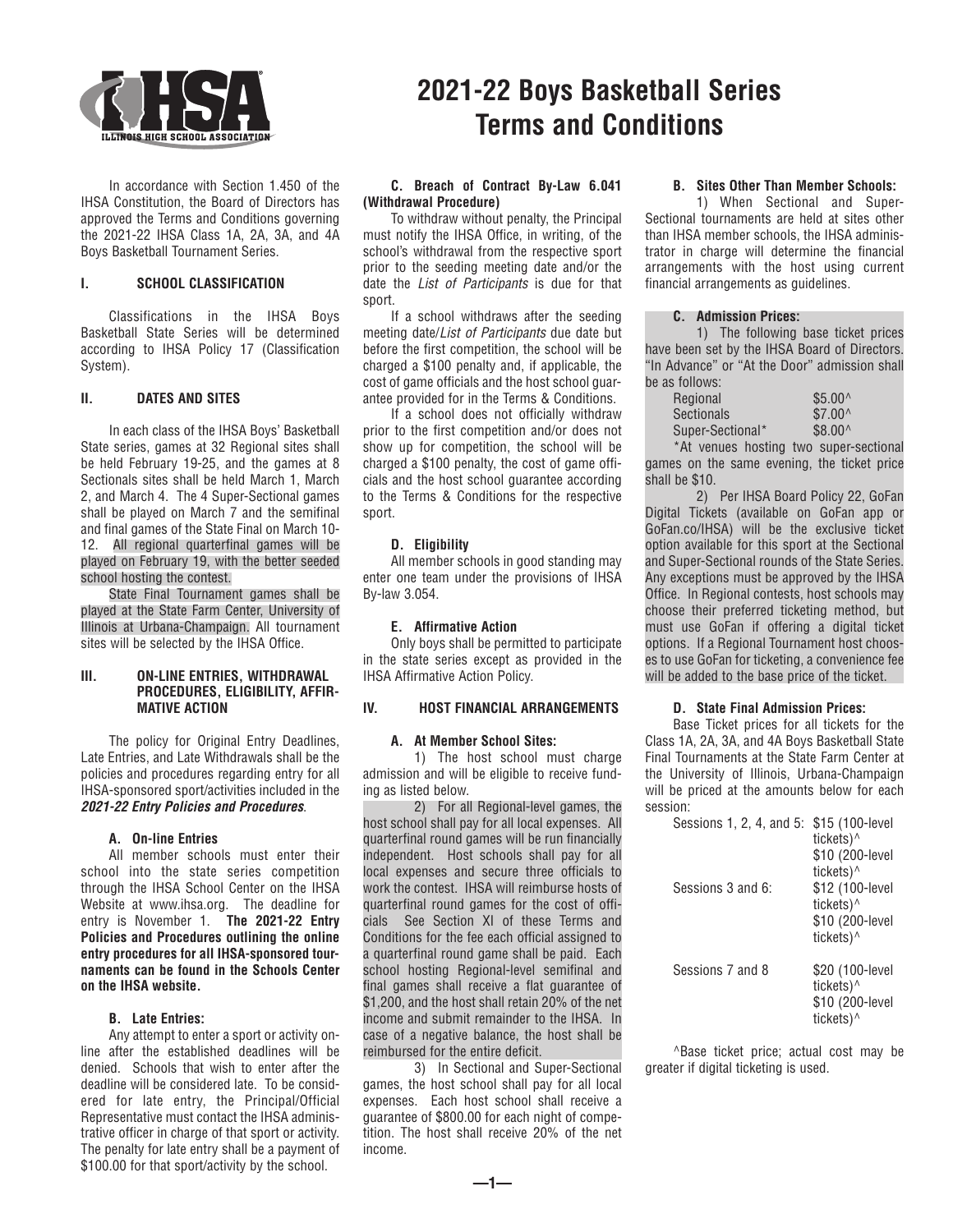Season ticket packages will be made available for advance purchase first to IHSA member schools and then to the general public.

#### **E. Rights Fees for TV and Radio:**

 1) Television Rights Fees to be charged by Local Managers and/or the IHSA are contained in the IHSA Television Policy.

 2) Radio Fees which shall be charged are: a) Regional Contest = No **Charge**  b) Sectional Contest = No **Charge** 

 c) Super-Sectional Contest = \$50 (Regular)

d) State Final =  $$150$  (Regular) 3) Policy regarding media requirements for each Local Manager is contained in these Terms and Conditions.

#### **V. TOURNAMENT ASSIGNMENTS AND SEEDING MEETINGS**

 **A. Class 1A and Class 2A:** In class 1A and 2A, all state tournament series will begin in Regionals with initial seeding done by sub-sectionals. Each sub-sectional will contain 2 regional sites. Seeding for the tournament series will be done by sub-sectionals. Each sub-sectional will be seeded with the  $#1$  and  $#4$ assigned to one regional and  $#2$  and  $#3$ assigned to the other regional. The remaining teams will be assigned by geography.

 **B. Class 3A and 4A:** All state tournament series will begin with a sectional complex except where excessive travel is a factor. This is determined by the IHSA administration. Where this occurs, the tournament series will begin with sub-sectionals. Each sub-sectional will contain 2 regional sites. Seeding for the tournament series will be done by sub-sectionals. Each sub-sectional will be seeded with the #1 and #4 assigned to one regional and #2 and #3 assigned to the other regional. The remaining teams will be assigned by geography. For those groupings that remain sectional complexes, 'true Seeds' will be used to assign schools to regional tournaments.

 **C. Tournament Series:** The successive tournament series shall be designated respectively as regional, sectional, super-sectional and state final. The IHSA Office will select all regional, sectional and super-sectional host sites. All schools entered in the state series will be assigned to a sub-sectional or sectional complex based upon geography.

 **D. Seeding Meetings:** All seeding meetings shall be conducted on-line through the IHSA Schools Center. Seeding will only occur at the sub-sectional or sectional-complex level. Schools that complete the *Season Summary Form* by the established deadline of 10 a.m. on Wednesday, February 9, 2022 will have from 12 p.m. on Wednesday, February 9, 2022, until 12 p.m. on Thursday, February 10, 2022, to go online and cast one (1) seeding vote for their respective first-level tournament assignment.

 **E. Season Summary Form:** Schools entered into the Class 1A, 2A, 3A, and 4A state series will be required to submit a Season Summary Sheet on-line in the IHSA Schools Center. *Schools must enter all game schedules and results into Maxpreps.com to be counted toward season summary totals.* Schools entered in the Class 1A-4A state series will have until 10 a.m. on Wednesday, February 9, 2022, to complete this on-line form. Failure to do so by the designated time and date will result in a school forfeiting its opportunity to participate in the seeding process. The *Season Summary Form* can be found in the IHSA Schools Center.

 **F. Seeding Meeting:** Each school who completes the *Season Summary Form* by the established deadline shall have one (1) vote in the seeding process. No school shall vote for their own team. Seeding will occur at the subsectional or sectional complex level, depending on each school's first level tournament assignment. For Class 3A and 4A sectional complexes, the high and low seeds will be dropped for each school in determining their seed.

#### **G. Pairings:**

 1) In Class 1A and 2A, all state series shall begin with sub-sectionals. A subsectional is a grouping of two geographic regionals.

 In grouping and seeding a sub-sectional, only the top four seeds shall be separated. Seeds #1 and #4 shall be assigned to the same regional unless there is a hosting conflict, in which case seeds #1 and #3 shall be assigned to the same regional. The remaining schools shall be assigned to the regionals based on geographic proximity and paired according to their seeds.

 In pairing the sectional semi-final round containing sub-sectionals, the regional from sub-sectional A containing the #1 seed shall be paired with the regional of sub-sectional B containing the #2 seed, and vice versa.

 In all classes of bracketed team sports, the Executive Director is authorized to modify the state series brackets to accommodate unique travel situations.

 2) In Class 3A and 4A, all state series shall begin with sectional complexes. In sectional groupings where excessive travel is a factor, geographic sub-sectionals may be used at the discretion of the IHSA Administrator.

 In grouping and seeding a sectional complex, true seeds shall be used to populate the brackets except in cases where a conflict arises with pre-determined regional hosts. (For example, if the  $#1$  and  $#8$  seeds are both

regional hosts, they cannot be assigned to the same regional, and an adjustment must be made.)

 In grouping and seeding a sub-sectional, only the top four seeds shall be separated. Seeds #1 and #4 shall be assigned to the same regional unless there is a hosting conflict, in which case seeds #1 and #3 shall be assigned to the same regional. The remaining schools shall be assigned to the regionals based on geographic proximity and paired according to their seeds.

 In pairing the sectional semi-final round containing sub-sectionals, the regional from sub-sectional A containing the #1 seed shall be paired with the regional of sub-sectional B containing the #2 seed, and vice versa, except for the southernmost sectional in Class 4A, where the two regionals in each sub-sectional shall be paired with each other.

 In pairing the sectional complexes, the sectional tournament shall be set up so that the semi-finals will pair the winners of the regionals with the numbers 1 & 4 seeds in one game, and the winners of the regionals with the numbers 2 & 3 seeds in the other game.

 In all classes of bracketed team sports, the Executive Director is authorized to modify the state series brackets to accommodate unique travel situations.

 **H. State Series Pairings:** Pairings for each class will be made by the IHSA and posted on the IHSA website no later than Friday, February 11, 2022.

## **VI. TOURNAMENT STRUCTURE AND TIME SCHEDULES**

#### **A. Names:**

 The successive series shall be designated respectively, Regional, Sectional, Super-Sectional and State Final.

#### **B. Time Schedules:**

 **1) Quarterfinal Game Schedule (Quarterfinal games may begin between 1:00 p.m. and 7:00 p.m.)**

 20 minutes prior to tipoff. — Start 15 minute pregame warm-up on scoreboard clock

 5 minutes prior to tipoff — When 15 minute pregame warm-up clock strikes 0:00, National Anthem

 3 minutes prior to tipoff — At conclusion of National Anthem, introduction of players and coaches

 0 minutes prior to tipoff. — Tournament Game Tip-off

 **2) Single-Game Session Time Schedule**

- 6:40 p.m. Start 15-minute pre-game warmup on scoreboard clock
- 6:55 p.m. When 15-minute pre-game warmup clock strikes 0:00, National Anthem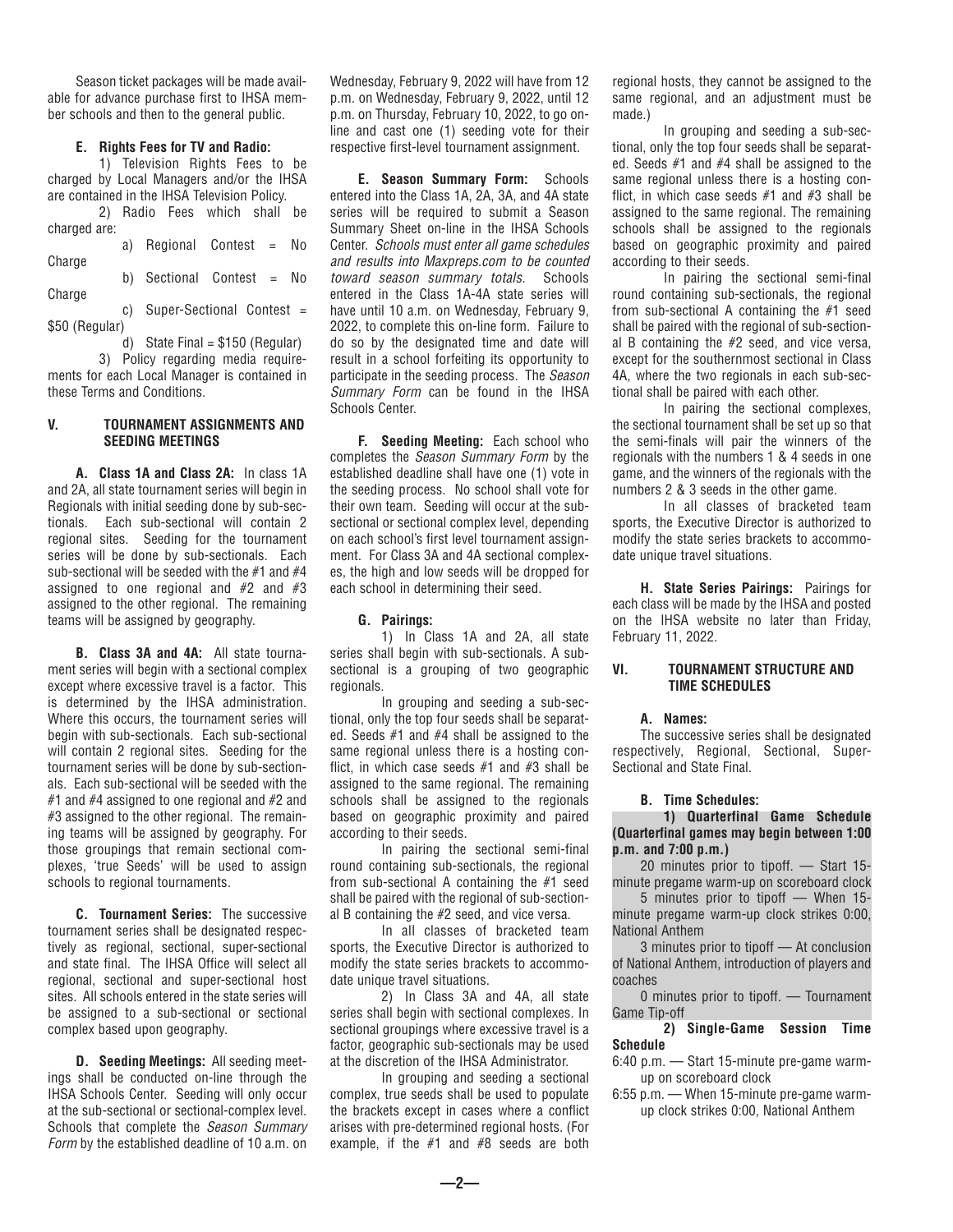- 6:57-7:00 p.m. At conclusion of National Anthem, introduction of players and coaches
- 7:00 p.m. Tournament Game Tip-off

 **3) Two-Game Session Time Schedule**

- 5:40 p.m. Start 15-minute pre-game warmup for 1st game on scoreboard clock
- 5:55 p.m. When 15-minute pre-game warmup clock strikes 0:00, National Anthem
- 5:57-6:00 p.m. At conclusion of National Anthem, introduction of players and coaches
- 6:00 p.m. 1st Game Tip-off
- 7:00 p.m. (Approx.) 1st Game concludes
- $7:00-7:05$  p.m. (Approx.) 5-minute break between games
- 7:10-7:25 p.m. (Approx.) Start 15-minute pre-game warm-up for 2nd game on scoreboard clock
- 7:25 p.m. (Approx.) When 15-minute pregame warm-up clock strikes 0:00, National Anthem
- 7:28-7:31 p.m. (Approx.) Introduction of players and coaches
- 7:32 p.m. (Approx.) Tournament Game Tipoff

## **4) Super-Sectionals:**

- 6:40 p.m. Start 15-minute pre-game warmup on scoreboard clock
- 6:55 p.m. When 15-minute pre-game warmup clock strikes 0:00, National Anthem
- 6:57-7:00 p.m. At conclusion of National Anthem, introduction of players and coaches
- 7:00 p.m. Tournament Game Tip-off

#### **5) State Final Tournaments**

#### **Class 1A & 2A Thursday, March 10, 2022** (Semifinal and Third Place Games)

**Session 1 (Class 1A semifinals)** Game 1—10:00 a.m. Game 2—11:45 p.m. (Approx.) **Session 2 (Class 2A semifinals)** Game 3—2:30 p.m. Game 4—4:15 p.m. (Approx.) **Session 3 (Third Place Games)** Game 5—7:00 p.m. **(Class 1A)** Game 6—8:45 p.m. (Approx.) **(Class 2A)**

#### **Class 3A & 4A Friday, March 11, 2022**

(Semifinal & Third Place Games) **Session 4 (Class 3A semifinals)** Game 7—10:00 a.m. Game 8—11:45 p.m. (Approx.) **Session 5 (Class 4A semifinals)** Game 9—2:30 p.m. Game 10—4:15 p.m. (Approx.) **Session 6 (Third Place Games)** Game 11—7:00 p.m. **(Class 3A)** Game 12—8:45 p.m. (Approx.) **(Class 4A)**

#### **Class 1A, 2A, 3A, 4A Saturday, March 12, 2022 (Final Games)**

#### **Session 7**

- Game 13—11:00 a.m.—Winner Game 1 vs. Winner Game 2 **(1A Championship)**
- Game 14—12:45 p.m. (Approx.)—Winner Game 3 vs. Winner Game 4 **(Class 2A Championship)**

#### **Session 8**

- Game 15—5:30 p.m.—Winner Game 7 vs. Winner Game 8 **(Class 3A Championship)**
- Game 16—7:15 p.m.—Winner Game 9 vs. Winner Game 10 **(Class 4A Championship)**

## **C. Sessions:**

1) Regional Tournaments

 All Regional tournament schedules include one day off between the semifinal games and the final game.

 For Regional tournament quarterfinal games, the host school shall determine the start time for the game to begin between 1:00 p.m. and 7:00 p.m. The host school shall communicate the start time to the opposing school and the IHSA Office no later 4:00 p.m. on the Monday following the release of pairings the previous Friday.

 All Regional championship games shall be played on Friday night.

 Each Regional tournament session shall include the National Anthem

 No local manager is authorized to change the order of the games or the playing schedule for the games as determined by the system adopted and announced by the IHSA Office. Games must be played as listed from top to bottom of the official schedule (in bracket order) on the nights announced unless otherwise specifically indicated or a change is approved by the Executive Director.

2) Sectional Tournaments

 Each Sectional tournament session shall include the National Anthem.

 No local manager is authorized to change the order of the games or the playing schedule for the games as determined by the system adopted and announced by the IHSA Office. Games must be played as listed from top to bottom of the official schedule (in bracket order) on the nights announced unless otherwise specifically indicated or a change is approved by the Executive Director.

3) Super-Sectional Tournaments

 All Super-Sectional Tournaments shall be played on Monday, March 7, 2022.

 Each Super-Sectional tournament session shall include the National Anthem.

#### **D. Playing Schedules:**

 No local manager is authorized to change the order of games as determined by the system adopted and announced by the IHSA Office. Games must be played as listed from top to bottom on the official schedule unless otherwise specifically indicated or a change is approved by the Executive Director.

## **VII. ADVANCEMENT OF WINNERS**

 **A. Class 1A-4A:** The winners of the thirty-two (32) regional tournaments shall advance to eight (8) sectional tournaments consisting of four teams each. The winners of the eight (8) sectional tournaments shall advance to four (4) super-sectional matches consisting of two teams each. The winners of the four (4) super -sectional tournaments shall advance to the state final tournament.

## **VIII. TOURNAMENT RULES**

## **A. Tournament Officials**

 1. Officials for all tournaments will be assigned through the IHSA Office.

 2. In all tournaments, the decisions of the officials shall be final. The Board of Directors will not review decisions of officials, whether alleged errors are due to faulty judgment or misinterpretation of the rules.

(**Note:** Detailed information regarding assignment of officials will be posted on the IHSA Schools Center to all schools that are hosting a tournament approximately one week in advance of the tournament's start.)

#### **B. Squad Designation:**

 It is recommended that team rosters be forwarded to the host school. Teams are limited to a total of 22 individuals for their team. The 22 includes rostered players, coaches, high school managers, statisticians, etc. Other than coaches, no non-high school students can be included in the team's allotment of 22 individuals.

#### **C. Players in Team Uniform:**

 There is no limit to the number of dressed players a school may have for any state series game. Schools are limited only to having 22 total individuals in their team personnel. The 22 includes rostered players, coaches, high school managers, statisticians, etc. Other than coaches, no non-high school students can be included in the team's allotment of 22 individuals.

#### **D. Uniforms:**

 In order to avoid possible confusion, each participating school should have two sets of shirts of different colors for its team. One set should be white and the other a dark color. All uniforms must conform to the requirements given in Rule 3-4 of the National Federation Basketball Rules.

 1) The teams listed on the top line of the single-game playing bracket shall wear white uniforms and will be considered the home team. The team listed on the bottom line

**—3—**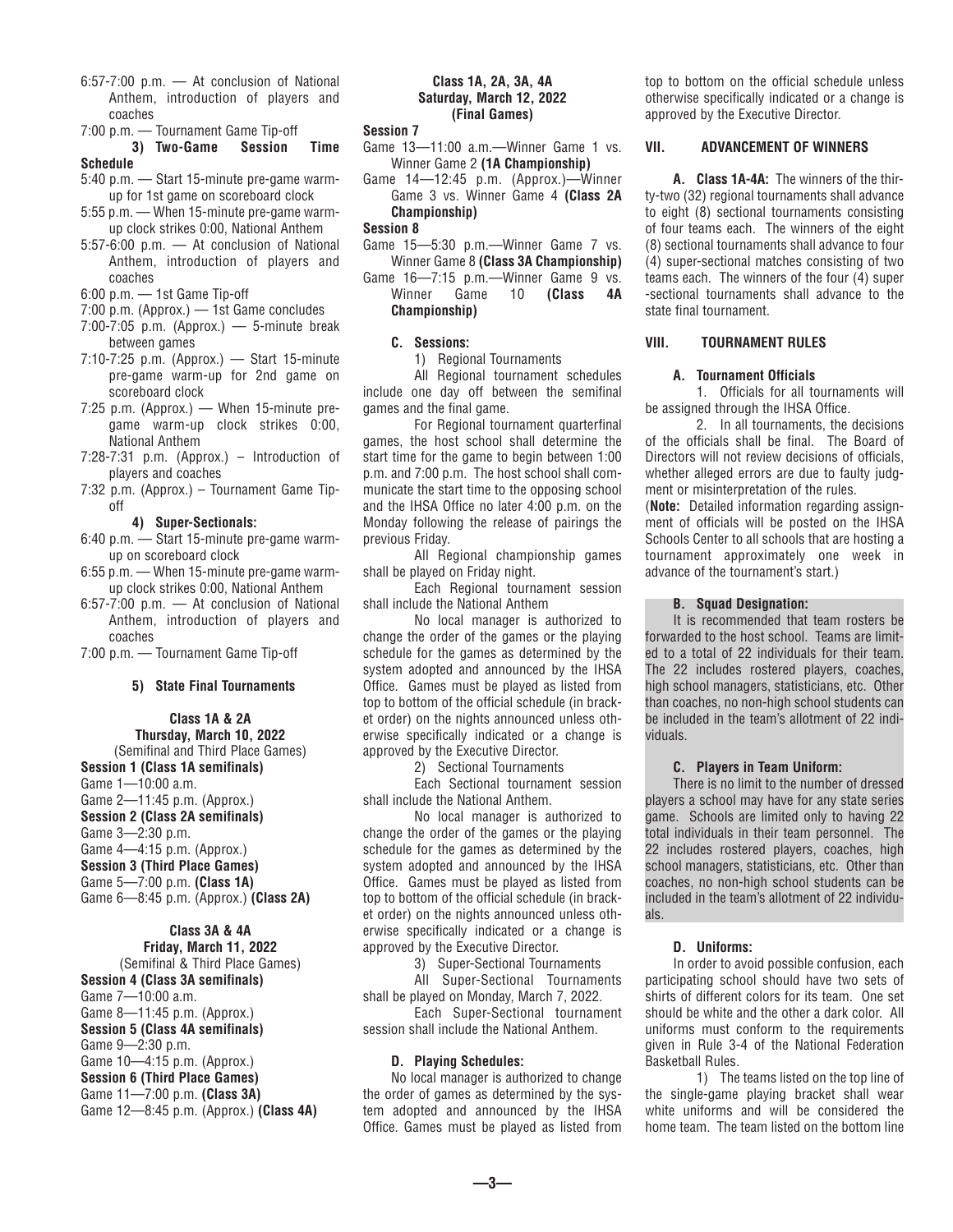shall wear dark uniforms and will be considered the visiting team. In the Super-Sectional games, the two teams will be listed according to the Sectional centers from which each has advanced.

 2) Responsibility of Official Scorer and Head Coaches—The Official Scorer must secure from the head coach of each team in each game of the tournament series the head coach's signature in the official scorebook just prior to the start of each game, thus confirming that the official scorebook is correct regarding players' numbers.

## **E. Unsportsmanlike Conduct:**

 Managers and officials have instructions to disqualify any player or coach guilty of profane or indecent language or of gross unsportsmanlike conduct.

 IHSA By-Law 2.040 gives the Board of Directors complete authority to penalize a school or individual(s) for any unsportsmanlike conduct on the part of the principal, the coach, players or any member of the faculty or Board of Education, or any other official representative of any participating school. This authority will definitely be exercised by the Board of Directors.

## **F. Balls:**

 The Wilson Evolution WTB0516 ball shall be used in the State Tournament games. Balls for the tournament series are being provided by the Wilson and only Wilson balls may be used.

#### **G. Rules of Play:**

 The Official Basketball Rules as published by the National Federation of State High School Associations are adopted as official for the tournament series.

 1) In all tournament games, the local tournament manager shall determine the team benches prior to the team warm-up period. Pre-game practice and the first-half basket for each team shall be the one further from its assigned bench.

 2) At the State Final Tournament, team benches will be assigned prior to the warm up period for each game.

 3) If for any reason gymnasiums or other conditions seem to make any rule modifications desirable, the local manager must communicate with the IHSA Office before announcing such modification. Interpretations and modifications of existing rules as outlined in the various state-sponsored meetings shall be rigidly adhered to.

 4) In all tournament games, the referee shall sign the official scorebook at the conclusion of the game at either the scorer's bench or in the officials' locker room. If in the officials' locker room, the signing must be done in the presence of the host manager or his/her designee and the official scorer.

 5) In order to maintain the integrity of the playing surface and protect competitors, local managers of all tournament contests must create a safe zone along each baseline that will be devoid of any persons (such as cheerleaders or media personnel) or other obstructions. This safe area will extend three (3) feet from the baseline towards the facility's back wall, stage, or bleachers.

## **H. State Final Game Time-outs:**

 For all televised games during the State Finals, three (3) 60-second time-outs and two (2) 30-second time-outs may be charged to each team during a regulation game. Each team is entitled to one additional 60-second time-out during each extra period. Unused time-outs may accumulate and may be used at any time.

#### **IX. TOURNAMENT POLICIES**

#### **A. Presale Tickets:**

1)Host schools must provide presale tickets to schools competing in Regional finals, Sectional semifinals and finals, and Super Sectionals (if hosted by a member school), if requested to do so by a competing team.

 2) Competing teams are responsible for all of the presale tickets they are given. All unsold tickets must be returned to the host at least three (3) hours prior to game time.

 Regional final: Requests for presale tickets at the Regional finals must be made by Monday, February 24 for Class 1A & 2A and Monday, March 2 for Class 3A & 4A.

 Sectional semifinals and finals: Requests for presale tickets at the Sectional semifinals and finals must be made to the Sectional Manager by Friday, February 28, 2020 for Class 1A & 2A and Friday, March 6, 2020, for Class 3A & 4A.

 3) See the ticket distribution plan for Super-Sectional information.

 **4) GoFan Presale Tickets:** For rounds using GoFan, tickets will be posted for general admission sale on GoFan upon approval from the host school. Per IHSA Policy 22-9-D, tickets may be reserved for competing schools upon request by a competing school 72 hours before the contest or at host school discretion.

#### **B. All-Star Teams:**

 No officers of the tournament, game officials or anyone serving under the supervision of the Illinois High School Association may cooperate in any way in the selection of an allstar tournament team.

## **C. Consolation Games:**

 In the Regional and Sectional tournaments, consolation games will not be permitted to determine third place winners.

#### **D. State Final Passes:**

 For the State Final Tournament games, each Super-Sectional winner will receive:

 1) a maximum of twenty-two (22) passes for its players and other team personnel

 2) three (3) passes for administration: Superintendent, Principal and Athletic Director

 3) twelve (12) passes for cheerleaders and one (1) for mascot upon request by member school in advance of the State Finals

 4) one (1) pass for the cheerleader coach

 5) one (1) state final event pass to properly licensed medical personnel for each team participating in the state final. The pass would be available for either a licensed (i.e., certified) athletic trainer or team physician. This individual must be listed on the school's State Final Program Information.

#### **E. Bands:**

 Schools hosting an IHSA State Series Basketball Tournament may invite their high school pep band to perform during the tournament. However, it should be noted that the host school band is performing as the official band of the tournament and must remain neutral at all times. Failure to comply with this provision shall cause the band to be excluded from the remainder of the tournament.

 Members of the pep band may be given free admission to the tournament. No band or performing groups other than the one from the host school shall be allowed to perform at the tournament.

#### **F. Artificial Noisemakers:**

 All artificial noise-making devices shall be excluded from the gymnasium. The use of band instruments shall be limited as explained in "E" above. Refer to National Federation Rules Book Rule 1, Section 18.

 Tournament managers should not permit spectators to bring megaphones into the gymnasium for cheering purposes. Cheerleaders may use megaphones for cheering purposes.

#### **G. Signs and Banners:**

 The display of signs, banners, placards or similar items at IHSA state series events is permitted, provided:

 1) they are in good taste and reflect good sportsmanship in their message and use;

 2) they reflect identification and encouragement to participants and their school/community;

 3) they are not displayed on the field of play or in a manner which interferes with play;

 4) they do not obstruct the view of participants or spectators; and

5) they are not safety hazards.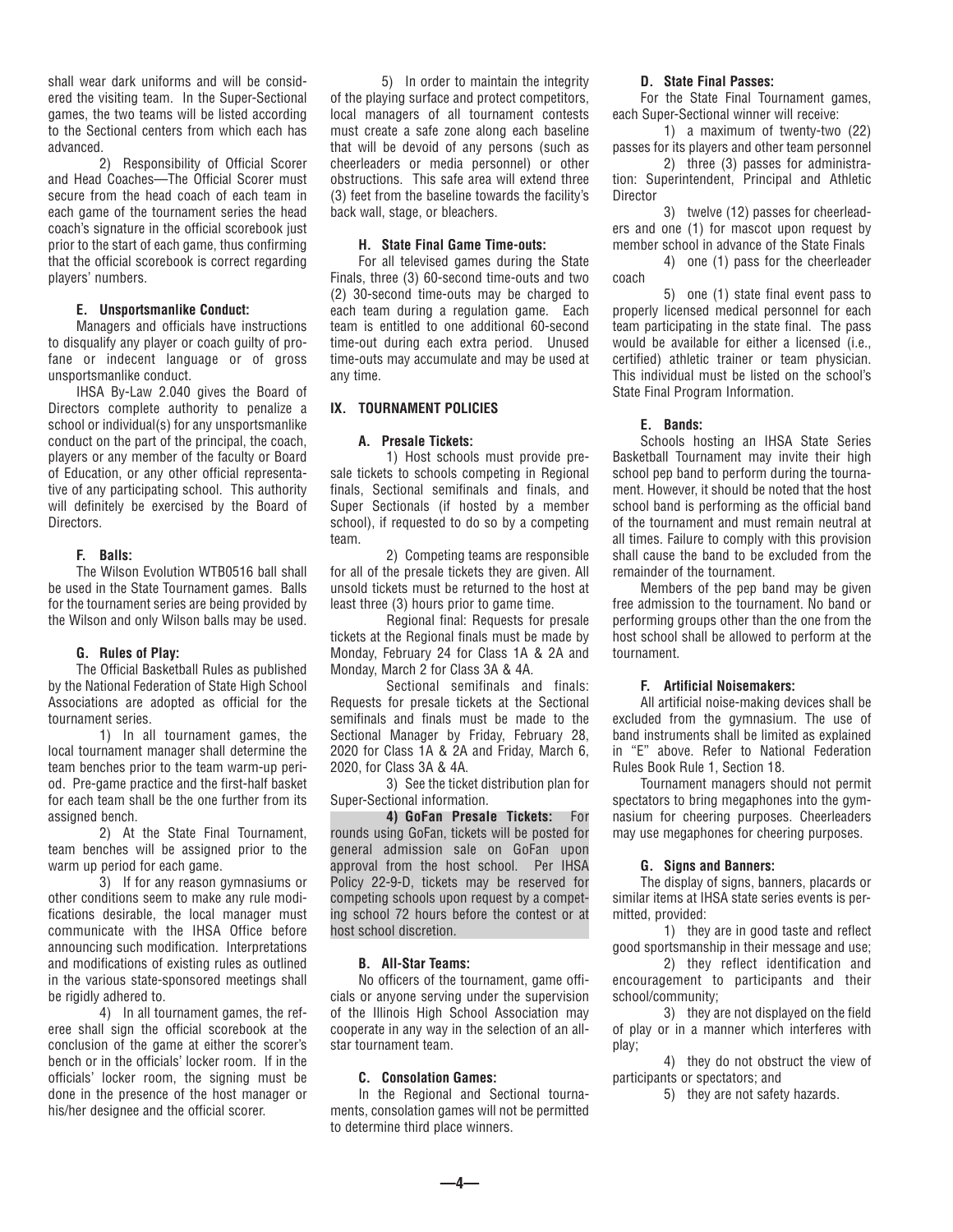#### **H. Cheerleader/Mascot:**

 A maximum of twelve (12) cheerleaders and one (1) mascot in costume may be on the floor at any state series contest.

#### **I. Damage to Property and Equipment:**

 If contestants or people from any school entered in a state series are found guilty of carelessness or maliciously breaking, damaging or destroying property or equipment belonging to the host school, such school shall be held responsible for costs incurred in replacing or repairing such property or equipment.

## **J. Media Requirements:**

#### 1) Provide Space:

 Space shall be set aside to provide for news media representatives covering the state series whether they are from newspapers, radio stations, commercial television stations and/or cable television stations.

2) Radio and TV Originators:

 It is the responsibility of the Local Manager to accept applications, approve requests to originate, collect proper rights fees payment (where required) and make cancellation refunds for television and/or radio play-byplay originations, according to the IHSA Television and/or IHSA Radio Broadcast Policy.

 a) Television Rights Fees for all levels of competition below the State Final level shall be paid to the host school and shall become part of the revenue to be shared by the member school(s) and the Association according to the financial terms stipulated in these Terms and Conditions.

 b) Radio Broadcast Rights Fees are not required for any level of competition in this series (except State Final). Local Managers shall permit radio play-by-play originations of the competition.

 c) Television and/or Radio Stations which do not apply in advance, or which do not pay required rights fees prior to the start of competition in each respective level in this state series, shall not be given credentials nor allowed access to the facility to originate. Sponsors of the originations for television and radio shall be only those so stipulated in the respective IHSA Television and Broadcast policies.

3) Administrative Detail:

 Reporting information to the news media and/or the IHSA Office, as stipulated in instructions to Local Managers, shall be the responsibility of each Local Manager and is required.

#### **K. Videotaping by Schools or Spectators:**

 Videotaping will be allowed provided the local manager has a comparable area for both competing schools to videotape. When one school requests the video space, then the local manager shall provide similar space to both

competing schools. Noncompeting schools and spectators will be allowed to videotape games from the stands, provided they do not obstruct the view of participants and spectators.

#### **L. Tobacco/Liquid Nicotine Products:**

 The use of tobacco or liquid nicotine products in any competition area, either during a practice or while a contest is in progress, or affiliated property of any IHSA state series contest by any coach, player, any other person connected with a team, or fan shall be prohibited. State series hosts are required to make all state series contest sites and any affiliated property, including parking lots, fan accommodation areas, and other school or event venue property, tobacco/liquid nicotine free zones on the date or dates of any IHSA event being held at the site.

#### **M. Use of inhalers:**

 A student with asthma may possess and use his/her medication during an IHSA competition, while under the supervision of school personnel, provided the school meets the outlined procedures of self-administration in the Illinois school code.

## **N. Alcoholic Beverages and IHSA State Series Events:**

 The possession, distribution, sale and/or consumption of alcoholic beverages are prohibited at the site and on any affiliated property of any IHSA state series contest. State series hosts are required to make all state series contest sites and any affiliated property, including parking lots, fan accommodation areas, and other school or event venue property, alcohol free zones on the date or dates of any IHSA event being held at the site. Violation of this policy by an event host will subject the host to a penalty for violation of IHSA By-law 2.020. Such penalty may include, but not necessarily be limited to, prohibition against subsequent event hosting assignments. Violation of this policy by a non-hosting member school will subject the school to penalty for violation of IHSA By-law 2.020. Patrons of any IHSA state series contest determined to be in violation of this policy will be removed from the premise, and law enforcement officials will be called as warranted. No ticket refunds will be granted in such cases.

 **O. Prayer at IHSA State Series Contests:** Prayer at an IHSA state series contest that takes place over the public address system is prohibited.

 **P. AED:** Host schools must have an AED available and on site at all IHSA post season contests.

## **Q. State Final Team Reimbursements:**

 1) In the State Final Tournament, the teams participating in the tournament shall be allowed transportation expenses at the rate of \$5.00 per mile per team for the first 50 miles, and \$3.00 per mile per team for each mile beyond 50 miles to and from the site where the tournament will be played. In addition, each school will receive a reimbursement to cover some the costs incurred by schools at the State Final. The IHSA will reserve a block of rooms for teams competing at the state finals for their use if they so choose. Any expenses or costs associated or charged to the rooms will be at each school's expense.

| <b>Flat Rate</b> |
|------------------|
| Reimbursement    |
| \$2,500.00       |
| \$3,600.00       |
| \$4,400.00       |
|                  |

 2) Neither the State Association nor the tournament management will assume responsibility for unusual or extraordinary expenses. Individual schools entering the tournaments must be ready themselves to assume responsibility for unusual expenses due to accident, inclement weather, fire, theft or any other extraordinary cause.

 3) The tournament management does not guarantee any portion of team expenses except as specified above. The payment of the above schedule of expenses is contingent upon adequate receipts in any individual tournament. Participating schools should be sure to take to the tournament adequate funds to meet all team expenses. Expense allowances cannot be paid to the schools until after the Executive Director has approved them.

#### **X. AWARDS**

 **A. Regional:** A plaque will be awarded to the winner in each Regional

 **B. Sectional**: A plaque will be awarded to the winner in each Sectional

 **C. Super-Sectional:** A plaque will be awarded to the winner in each Super-Sectional.

#### **D**. **State Final:**

 1. A trophy will be awarded to teams finishing first, second, third and fourth places in the State Final Tournament.

 2. A total of twenty-two (22) medallions will be presented to the schools of the first four placing teams at the State Final Tournament. In addition, the superintendent, principal, the athletic director and a certified athletic trainer or team physician, provided one is listed on the school's State Final Program Information, will be presented with a medallion. No other trophies or awards of any kind may be presented in the tournament series.

**—5—**